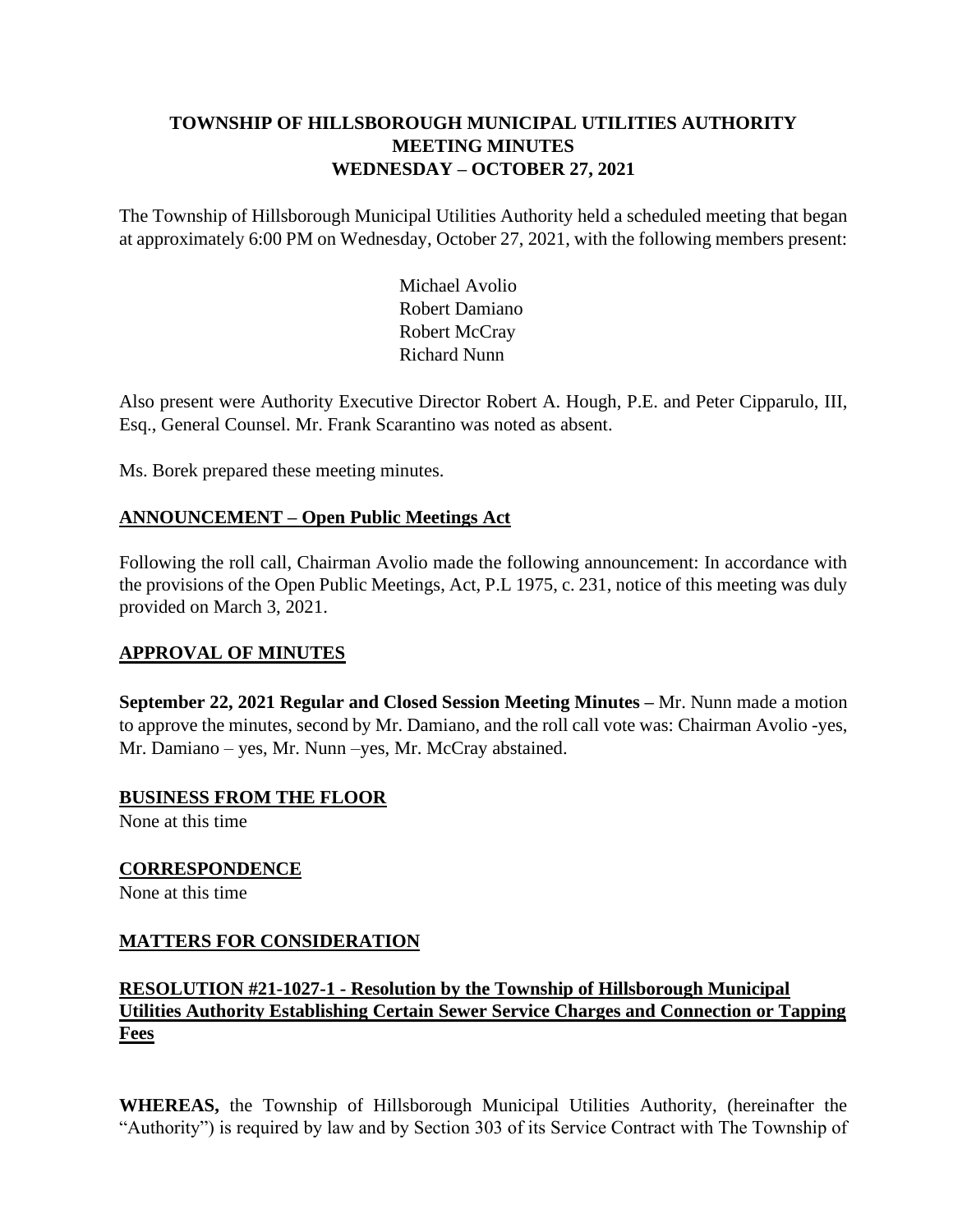Hillsborough to promulgate certain uniform charges and connection or tapping fees or charges so that the revenues therefrom will at all times be adequate to pay the expenses of operation and maintenance of the utility system, including reserves, insurance, extensions and replacements, and to pay the principal of and interest on any bonds required by the terms of any contract or the municipal authority or as it may deem necessary or desirable:

**NOW, THEREFORE, BE IT RESOLVED** by The Township of Hillsborough Municipal Utilities Authority that it hereby adopt, prescribe and establish the following amendment to the Resolution Establishing Certain Sewer Service Charges and Connection or Tapping Fees, the same to become effective and commencing at 1:00 A.M. on November 1, 2021.

**SECTION IV.** is hereby amended as follows:

### **SECTION IV. CONNECTION OR TAPPING FEES**

In addition to the annual service charges or rates established in Section I hereof, the Authority hereby adopts, prescribes and establishes the following connection or tapping fees as authorized by N.J.S.A. 40:14B-22. The connection or tapping fees are calculated in accordance with the provisions of N.J.S.A. 40:14B-22 and shall be recalculated at the end of each fiscal year.

| Single family residential dwelling         | \$2,822 |
|--------------------------------------------|---------|
| Multiple family residential dwellings      |         |
| Including townhouses, condominiums,        |         |
| and apartments.                            |         |
| 1-bedroom unit                             | \$1,693 |
| 2-bedroom unit                             | \$2,399 |
| 3-bedroom unit                             | \$2,822 |
| Senior housing (age restricted):           |         |
| 1-bedroom unit                             | \$1,044 |
| 2-bedroom unit                             | \$1,609 |
| 3-bedroom unit                             | \$2,117 |
| Assisted living facilities:                |         |
| Per bed                                    | \$941   |
| All other uses $-\text{charge}$ per gallon |         |
| of estimated average daily flow            | \$9.41  |

The estimated average daily flow shall be determined by the Authority on the basis of the factors specified in N.J.S.A. 40:B-22 and such other data and information made available to the Authority from its consulting engineer and the results of its other investigations and studies. Any such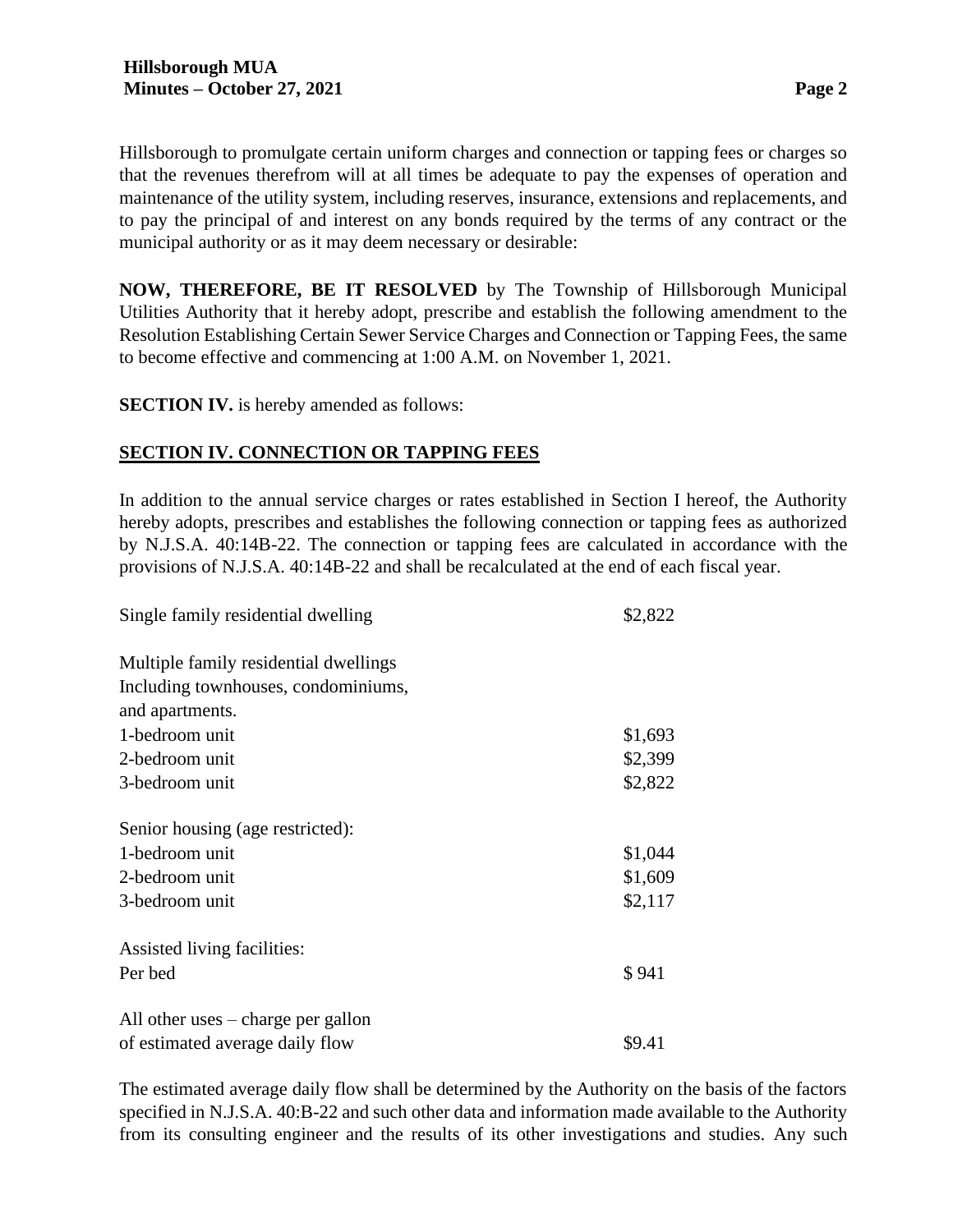determination shall be filed with the Executive Director of the Authority and shall be available for public inspection. The charge may, if the Authority so shall determine, be in the nature of an estimated charge which shall be subject to revision after the installation or construction is completed. In no event shall the connection or tapping fee be reduced from the original charge.

As used in the above paragraph, the phrase "estimated average daily flow" shall be based on that consecutive period of three months which had the highest total flow within the first calendar year provided that there is no change in use.

**SECTION V.** is hereby amended as follows:

## **SECTION V. CHARGES FOR DISCHARGE OF STORM AND/OR DRAIN WATER**

Where the Authority determines that any customer, residential or nonresidential, is discharging a combination of sewerage and storm water or drainage water from any source into the lines of the Authority in excess of the estimated basic standard of 300 gallons per day for an EDU, the Authority shall determine the quantity of such excess and may charge such customer an additional connection or tapping fee at the rate of \$9.41 per gallon of estimated or actual daily flow which is in excess of the aforesaid basic standard.

Such charge shall be in addition to the connection or tapping fee charged in Section IV of this Resolution and will be added to the billing of such customer for the next following quarter after such excess has been determined.

Motion to open the public hearing was made by Mr. Nunn, seconded by Mr. Damiano, all present were in favor.

There were no comments from the public.

Motion to close public hearing was made by Mr. Damiano, seconded by Mr. Nunn, all present were in favor.

Motion to adopt the aforementioned resolutions was made by Mr. Damiano, second by Mr. Nunn and the roll call vote was: Chairman Avolio -yes, Mr. Damiano – yes, Mr. McCray – yes and Mr. Nunn -yes.

### **Resolution #21-1027-2 – Resolution Authorizing the Award of a Contract to Verizon Connect NWF Inc. (VNC) via the Sourcewell (Formerly Known as NJPA) Contract #020221-NWF for a Vehicle Tracking Subscription**

**WHEREAS,** the Staff of the Township of Hillsborough Municipal Utilities Authority (TTHMUA) recommends that TTHMUA procures a vehicle tracking system; and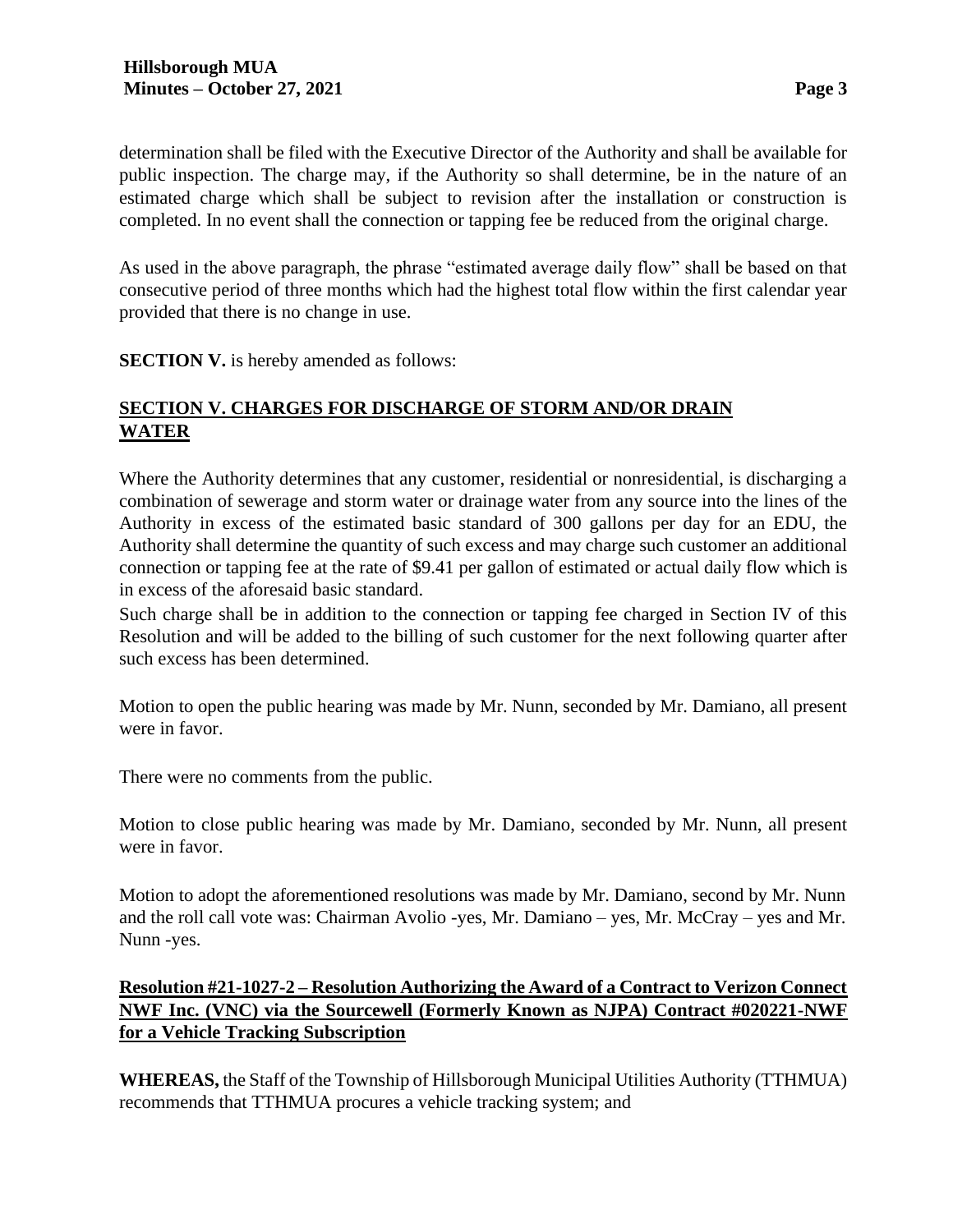**WHEREAS,** the staff has researched vendors that would achieve TTHMUA's goals and determined that the sought-after vehicle tracking system may be procured through a nationallyrecognized and accepted cooperative purchasing contract in effect until March 26, 2025 between Sourcewell and Verizon Connect NWF Inc.; and

**WHEREAS,** TTHMUA is a member of the Sourcewell (TTHMUA ID # 65580); and

**WHEREAS,** pursuant to N.J.S.A. 52:34-6.2b.(3) (as amended by P.L. 2011, c. 139) and LFN 2012-10, a New Jersey authority may purchase goods and services without public bidding under the Local Public Contracts Law through the use of a nationally-recognized and accepted cooperative purchasing contract that has been developed utilizing a competitive bidding or contracting process by another contracting unit within New Jersey or another State; and

**WHEREAS,** Sourcewell is a regional organization of governmental units operating under the laws of the State of Minnesota and is itself a government corporation and agency pursuant to the laws of Minnesota; and

**WHEREAS,** the subject cooperative purchasing contract was awarded to Verizon Connect NWF Inc. utilizing a competitive contracting process; and

**WHEREAS,** also pursuant to N.J.S.A. 52:34-6.2b.(3) (as amended by P.L. 2011, c. 139) and LFN 2012-10, prior to making purchases under nationally-recognized and accepted cooperative purchasing contracts, the authority must determine that the use of the cooperative purchasing contract shall result in cost savings after all factors, including charges for service, material, and delivery have been considered; and

**WHEREAS,** the staff has determined that TTHMUA's use of the Sourcewell cooperative purchasing contract to procure the sought-after vehicle tracking system will result in cost savings to TTHMUA; and

**WHEREAS,** consistent with the Sourcewell cooperative purchasing contract and needs of TTHMUA, Verizon Connect NWF Inc. has submitted a proposal dated October 15, 2021 to provide the vehicle tracking system for use by TTHMUA in the amount of \$18.95 per vehicle (monthly total of \$360.05 based on 19 vehicles).

## **NOW, THEREFORE, BE IT RESOLVED BY THE TOWNSHIP OF HILLSBOROUGH MUNICIPAL UTILITIES AUTHORITY (TTHMUA), COUNTY OF SOMERSET, STATE OF NEW JERSEY AS FOLLOWS:**

1. The foregoing "WHEREAS" clauses are hereby incorporated as if fully restated.

2. A purchase order for Vehicle Tracking System Subscription in the amount of \$18.95 per vehicle for use by TTHMUA is hereby awarded to Verizon Connect NWF Inc. without public bidding as permitted by law.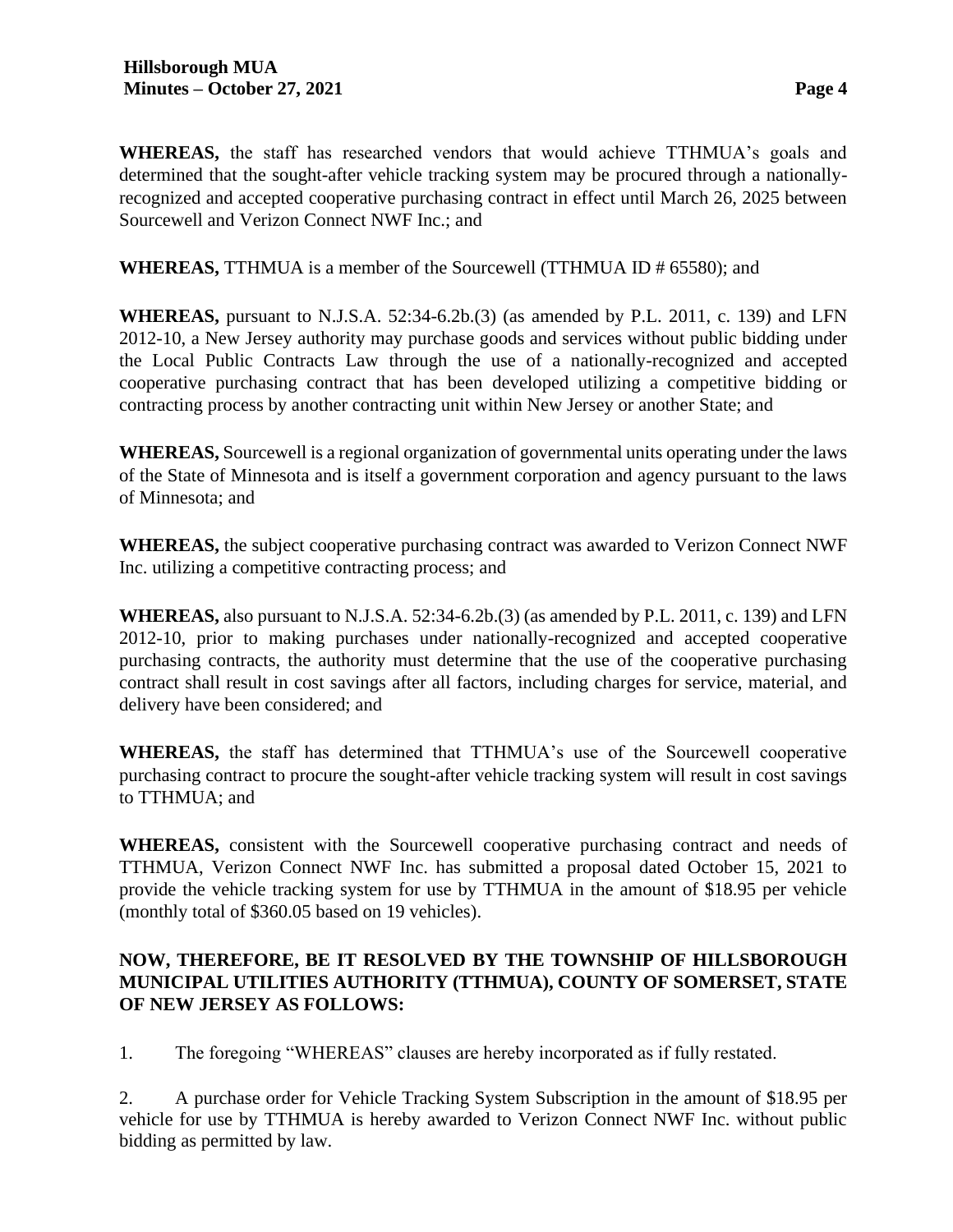3. TTHMUA Chairman and Executive Director are hereby authorized and directed to execute that appropriate purchase order with Verizon Connect NWF Inc. pursuant to the terms and conditions of the cooperative purchasing contract with Sourcewell.

4. This Resolution shall take effect immediately upon final passage according to law.

Motion by Mr. Damiano, second by Mr. McCray and the roll call vote was: Chairman Avolio yes, Mr. Damiano – yes, Mr. McCray – yes and Mr. Nunn -yes.

## **RESOLUTION #21-1027-3 – Resolution Awarding the Contract Known as "Reconstruction of Eleven (11) Sewer Laterals Along Route 206 – Contract No. 52" to Crest Construction Group LLC, Little Egg Harbor, New Jersey in the Amount of \$181,500.00**

**WHEREAS,** the Township of Hillsborough Municipal Utilities Authority (TTHMUA) has solicited bids for the contract known as "Reconstruction of Eleven (11) Sewer Laterals Along Route206 – Contract No. 52"; and

**WHEREAS,** bids were received and opened on October 13, 2021; and

**WHEREAS,** TTHMUA received two (2) bids [there were eleven (11) bid document holders]:

- Crest Construction Group, LLC, Little Egg Harbor, New Jersey in the amount of \$181,500.00;
- Kulpeksa Land Improvements, Rockaway, New Jersey in the amount of \$273,000.00; and

**WHEREAS,** the bids received have been reviewed and found to be acceptable by the TTHMUA staff, the TTHMUA attorney and H2M Associates; and

**WHEREAS,** it is the recommendation of the TTHMUA's Executive Director that the contract be awarded to Crest Construction Group, LLC, Little Egg Harbor, New Jersey, as the lowest responsible bidder, for the lump sum price of \$181,500.00.

**NOW, THEREFORE, BE IT RESOLVED,** by the Township of Hillsborough Municipal Utilities Authority, County of Somerset, State of New Jersey as follows:

1. The contract be awarded to Crest Construction Group, LLC, Little Egg Harbor, New Jersey, as the lowest responsible bidder, for the lump sum price of \$181,500.00.

2. The Executive Director and the Chairman are hereby authorized and directed to execute said Contract on behalf of TTHMUA.

Motion by Mr. Damiano, second by Mr. McCray and the roll call vote was: Chairman Avolio yes, Mr. Damiano – yes, Mr. McCray – yes and Mr. Nunn -yes.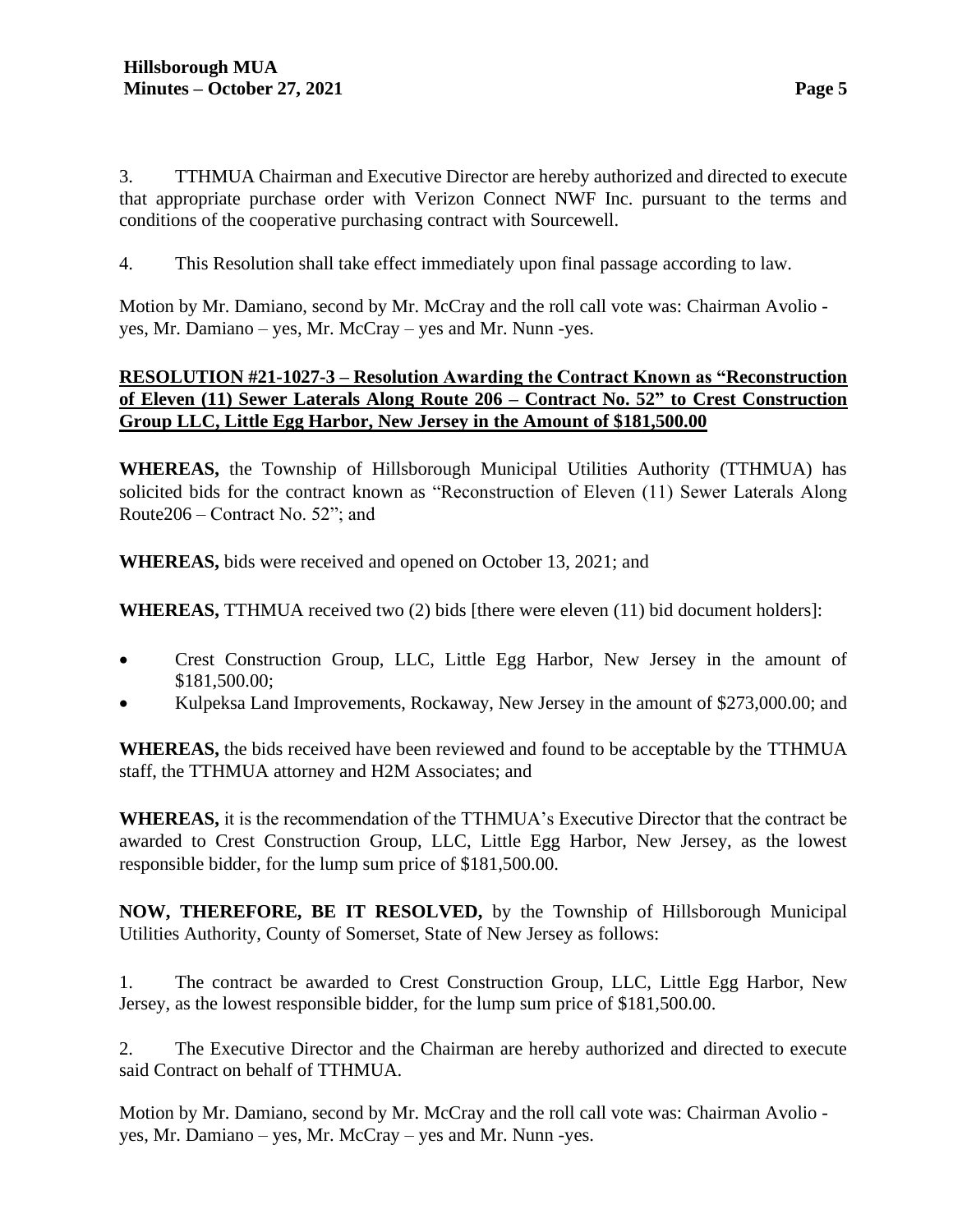# **RESOLUTION # 21-1027-4 – Resolution of The Township of Hillsborough Municipal Utilities Authority (TTHMUA) Adopting the Personnel Polices and Procedure Manual, Last Revised / Adopted October 27, 2021**

**WHEREAS,** in accordance with the New Jersey Utility Authority Joint Insurance Fund requirements, the Township of Hillsborough Municipal Utilities Authority (TTHMUA) is required to update the Personnel Policies and Procedure Manual every two (2) years; and

**WHEREAS,** staff has completed the recommended updates and additional changes including new policies required by law or regulation; and

**WHEREAS,** the members and counsel have reviewed and discussed the updates and / or changes including new policies and their impact upon the Authority and its personnel.

**NOW, THEREFORE BE IT RESOLVED,** that the revised Personnel Policies and Procedure Manual be hereby readopted by the Township of Hillsborough Municipal Utilities Authority and become effective immediately.

Motion by Mr. Damiano, second by Mr. McCray and the roll call vote was: Chairman Avolio yes, Mr. Damiano – yes, Mr. McCray – yes and Mr. Nunn -yes.

## **DISCUSSION**

### **Remnants of Hurricane Ida – TTHMUA Impacts / Status**

- **Sunnymeade Pump Station**
- **Other Pump Stations and Facilities**

Mr. Hough reported that FEMA will be meeting with the Authority on November 5, 2021 and based on conversations thus far it is appearing to be favorable for reimbursement, additional documentation is being provided to FEMA. It is being estimated at approximately \$500,000.00.

Mr. Hough further reported that FEMA does have a program to possibly fund raising the Sunnymeade Pump Station which will be further discussed with FEMA.

## **Proposed Operating and Capital Budgets – Fiscal Year Ending November 30, 2022 Submitted to NJDCA on September 29, 2021**

Resolution was adopted in Matters of Consideration, and the public hearing to be held on November 23, 2021.

### **Sunnymeade Pump Station and Force Main Project**

• **Design / Easement Update**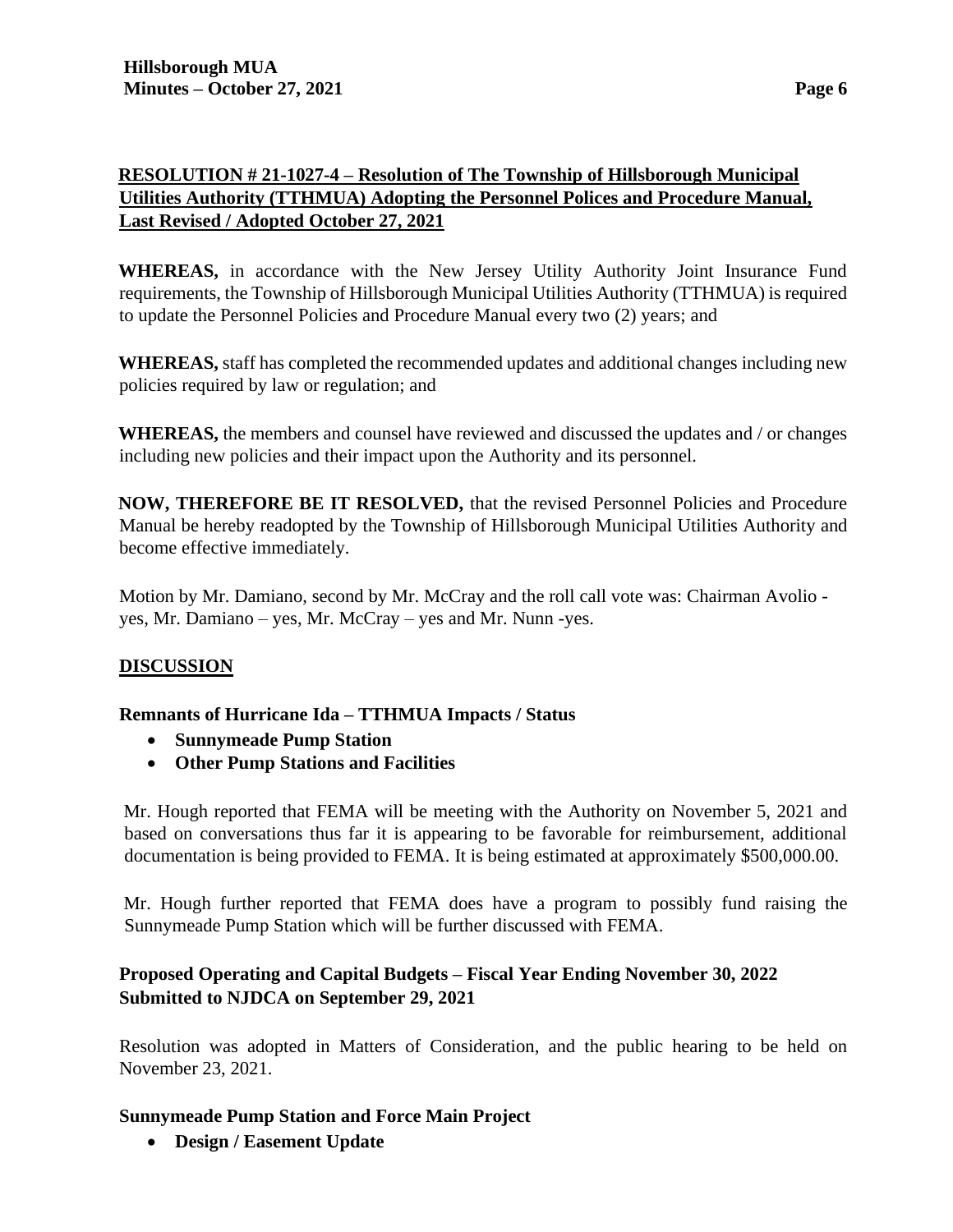- **Copart Update**
- **Green Acres Update - Status of Tree planting in the park**
- **Norfolk Southern Railway Company Agreement**
- **Santos Property - Issues with proposed realignment**
- **Flow Meter Installation – Pump Station Design Flows**
- **NJDEP Water Bank Financing Program**

Mr. Hough reported that he received notice yesterday that NJDEP has agreed to narrow some of the areas to be analyzed as part of the cultural resource analysis.

The issue with Santo remains; no response. The next step will be to begin condemnation proceedings.

## **Blackwell's Mills Pump Station Replacement**

The Treatment Works Approval (TWA) Application for this project has been submitted to the NJDEP.

Mr. Hough advised the Board that H2M Associates, in accordance with their agreement with TTHMUA, has requested a time extension with respect to their engineering services. This has been approved by Mr. Hough.

### **Rohill Pump Station - Generator and Automatic Transfer Switch (ATS) replacement**

Project completed.

## **Rehabilitation of Route 206 Gravity Sanitary Sewer Laterals**

Resolution approved under Matters for Consideration awarding the project to Crest Construction Group LLC.

### **Mulford Lane Pump Station Replacement**

The engineering agreement with H2M Associates for this project has been signed.

## **2021 Summary Will Serve Letters & Sewer Connection Letters**

No projects at this time.

### **2021 Summary Sewer Connection Letters**

No projects at this time.

## **COMMITTEE REPORTS**